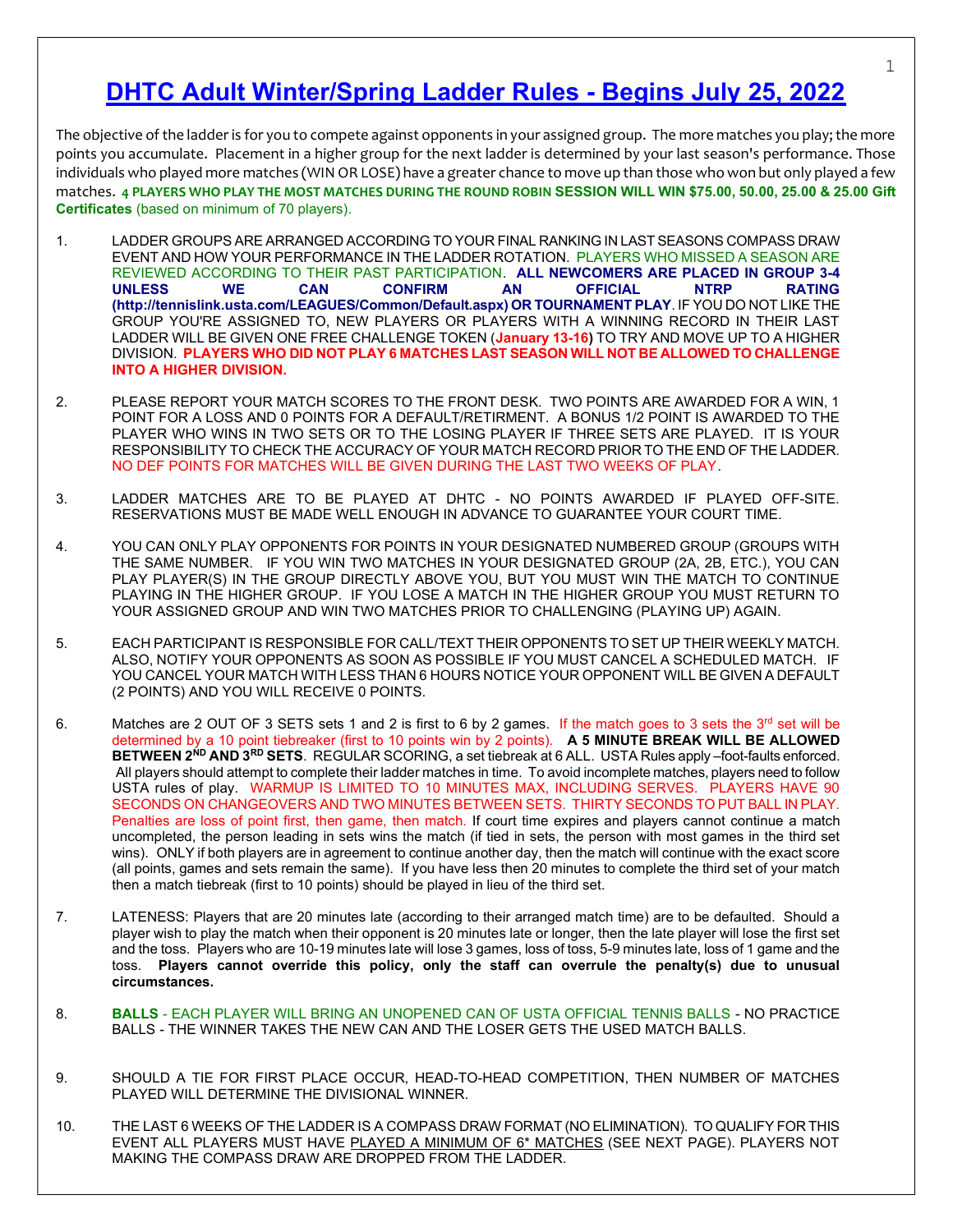### ROTATION SCHEDULE (July 25 – Oct 9)

For the first 10-12 weeks you can play anyone in your designated group (group 1 players play group 1 players, group 2 players play group 2 players, and so on) to receive points. To set up a match contact any player in your group. You receive 2 points for a win, 1 point for a loss and 0 points for a default. After playing your opponent, YOU MUST REPORT YOUR SCORE AT THE FRONT DESK TO THE DHTC STAFF. The staff will fill in the points you earned next to your name. IT IS YOUR RESPONSIBILITY TO MAKE SURE ALL OF YOUR MATCHES GET PROPERLY RECORDED. To qualify for the Compass Draw Event, you must play at least 6 or more matches during this round.

### COMPASS DRAW ROTATION (Oct 17 – Dec 11)

We take a maximum of 64 players in the Compass Draw. To participate in the compass draw you MUST HAVE PLAYED A MINIMUM OF 6 ROTATION MATCHES. Ladder participants who have played less than 6 matches will be dropped from competition at this time. If more then 64 players qualify those who played the least amount of matches and gained the least points will be placed on a waiting list for the first available default. In the compass draw, matches will get progressively more competitive each week. All first-round winners will move EAST (to the right) and play against other first-round winners during the second week. First-round losers will move WEST (left) and play against other firstround losers during the second week. During the third week all first and second round winners will move EAST again and play. First-round winners/second-round losers will move NORTH (up) and play; first-round losers/second-round winners will move WEST and play; and first-round losers and second-round losers will move SOUTH (down) and play. This rotation procedure continues for a total of 5-6 weeks. Due to the format of this draw, each player is required to play a match each week so that the following week there is an opponent. You will have to default a match if you cannot play within your scheduled week (IF BOTH PLAYERS HAVE TIME CONFLICTS AND CANNOT AGREE TO A TIME TO PLAY THE MATCH THE DEFAULT WILL BE AWARDED TO THE PLAYER WHO HAD THEIR SCHEDULE OPEN FOR THE WEEKEND.) Following your match (win, lose or default) you MUST check the compass draw sheet to determine who your next round opponent will be. PERFORMANCE IN THE COMPASS DRAW WILL DETERMINE YOUR POSITION IN NEXT SEASON'S LADDER! PLEASE NOTE: MATCHES MUST BE PLAYED ACCORDING TO THE SCHEDULE - if matches are not played by the scheduled time DHTC will move the players out so as not to impact other players waiting for these matches to finish. We flip a coin to determine who gets moved where. To avoid this situation, play your matches on schedule or contact us if your opponent cannot play so that you are not penalized.

#### 10 POINT TIEBREAK INSTRUCTIONS

- Before the start of the tiebreak, there may be a 2-minute break.
- The next player in serving rotation will serve first in the tiebreak.
	- The first player serves 1 point from the deuce side.
	- The second player serves 2 points, starting from the ad side.
- At the conclusion of 6 points the players switch ends of the court, and every 6 points after that time.
- The first player to reach 10 and be ahead by 2 will win the tiebreak and the point for their team.

• Play is continuous throughout the tiebreak.

• The tiebreak is to be recorded as 1 for the winner and 0 for the loser in the place of 3rd set scores. i.e., 6-2, 5-7, 1-0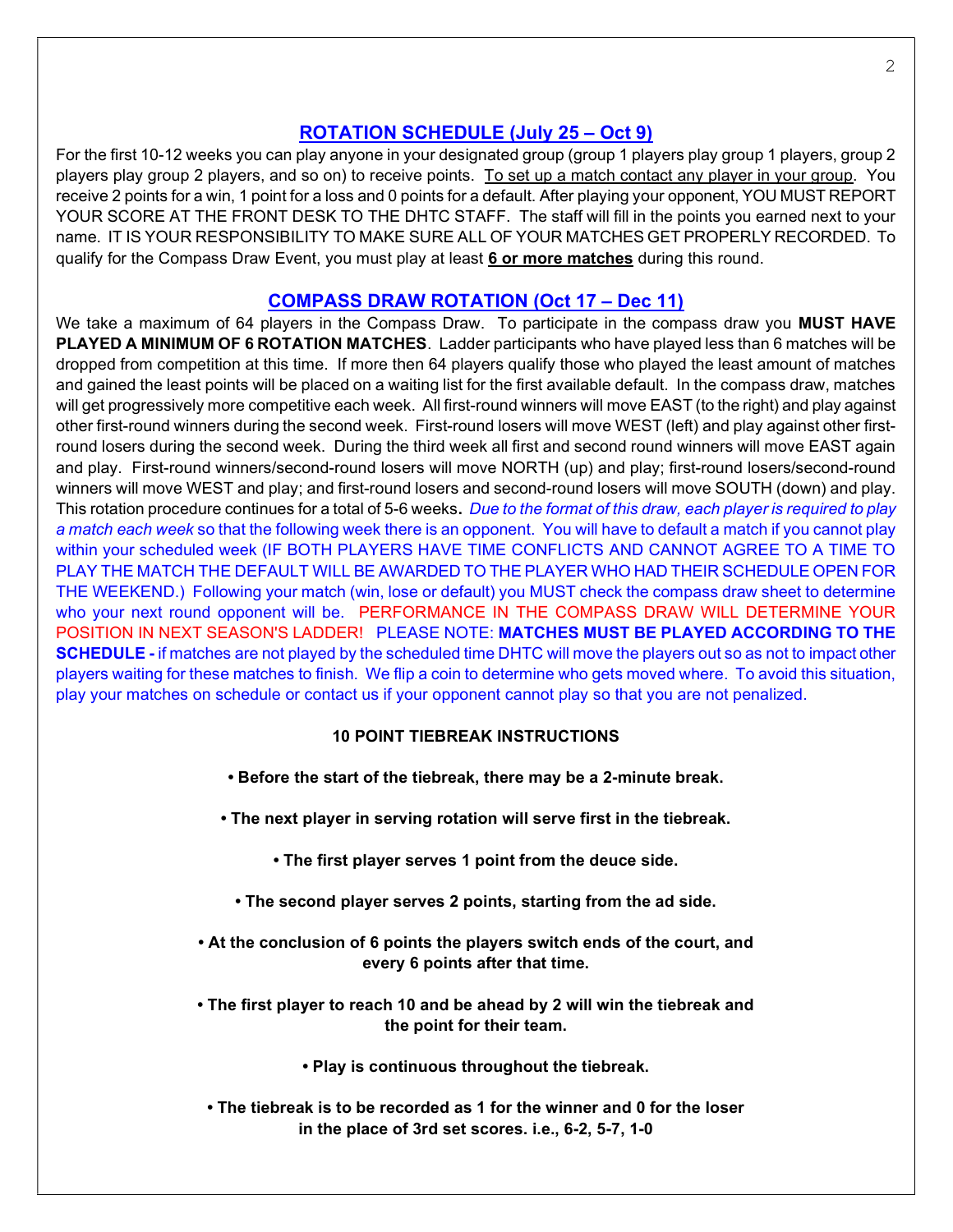### DHTC LADDER METHOD OF DETERMINING GROUP PLACEMENT

Players constantly request group placement into higher divisions even when their ladder record and compass draw placement do not verify the move. DHTC STAFF will not subjectively evaluate you and place you in a division because of personal requests. LADDER POSITIONS ARE DETERMINED SOLELY BY YOUR RESULTS IN THE PREVIOUS LADDER AND COMPASS DRAW EVENT, OR BY TENNIS SKILL (NTRP rating – current, or USTA tournament results which we look up). Each request is reviewed on a case-by-case basis, but we strongly follow the guidelines outlined below and rarely deviate from this practice. In short, players 1-16 in the previous compass draw qualify for group 1 (barring defaults), 17-32 for group 2, 33-48 into group 3, 49-64 into group 4 (based on a full 64 draw). With three groups, numbers 1-18, 19-36, 37-54, 55-72 will determine the new ladder groupings. Divisional winners of the round robin also earn a move-up for the following season.

New participants and last seasons compass participants (must have winning record) - If you are not satisfied with your group placement you can use your one challenge token during July 21 -23, 2022 in an effort to move up (PLAYERS WHO DID NOT PLAY 6 MATCHES LAST SEASON WILL NOT BE ALLOWED TO CHALLENGE INTO A HIGHER DIVISION). Our ultimate objective is to make each division homogenous in nature. Hopefully, each player in their respective groups is related in ability and playing skills allowing for closely contested matches. Player rankings for each season is determined by the previous the compass draw event (a player must have wins in the CD to be moved up – defaults are not counted towards final ranking). As stated above, the top 16 players are placed in group 1 along with the top player (highest percentage - points accumulated/matches played) from the rotational round from group 2. The top 16 players will be those who get to the quarterfinals (8) of the East draw and all players in the Northeast draw. Players ranked 17 - 32 will be placed in group 2 (all who advance to the North Bracket) and the West divisional winner. Players ranked from 33-64 will be placed in groups 3, 4 & 5 if number of participants warrants this. 1-4 wild card spots will be held open per division (see below for more details). \*THESE ARE BASED ON A FULL 64 PLAYER COMPASS DRAW EVENT WITH MATCH WINS (credit is not given for defaults) - IF THE COMPASS DRAW HAS LESS THEN 64 PLAYERS, THE NUMBER OF PLAYERS SELECTED TO EACH GROUP WILL BE REDUCED PROPORTIONALLY.

**GRAND SLAM GROUP (1):** These players must be able to compete at 4.5 tournament level. You earn a place in this group by one of the following: Have an official Adult NTRP rating of 4.5 or above (established within the last 2 years). Compass Draw players ranked in the top \*16 from the previous compass draw tournament (made it to the quarterfinals in the East Division, along with all players making it to the Northeast bracket). The group 2 participant who comes in 1st place (total points accumulated or by percentage) will move into this division.

WIMBLEDON GROUP (2): Compass players ranked \*17-32 from the previous compass tournament. Group 1 players who were not ranked in the top 16 according to the compass draw event, or those who did not accumulate enough points to be entered in the compass draw. The top 1 or 2 players (total points accumulated & percentage) in group 3 from the previous season or the West Winner will be moved into this group (based on full compass draw). Group 2 participants who did not accumulate enough points to be included in the compass draw event WILL BE DROPPED DOWN THE FOLLOWING SEASON TO THE #3 GROUP. Skill level = Adult 4.0 NTRP **TOURNAMENT SATELLITE GROUP (3m & 3w):** The top 1-2 players from group 4 based on points accumulated & percentage during the rotational ladder players from the previous season. Compass players ranked 33-48 enter this group. This group is designed for adult 3.5 level players. Men and Women are divided in their respective categories, but the women can play the men. At the conclusion of the ladder, the women will enter their own compass draw tournament (if there are sufficient players) to determine winners for prizes.

CIRCUIT SATELLITE GROUP (4m & w): Players in this division were ranked 49-64. Men and Women may be divided in their respective categories, but we highly recommend that you play matches between these two groups. This group is designed for adult 3.0 level players. Due to the number of players in this group they are usually labeled 4m & 4w (men & women) to facilitate score keeping and allow the women a chance to play just women or compete against the men.

The DHTC staff reserves the right to make adjustments to the above format and at their discretion and take into account special considerations when drawing ladder positions.

\*Placement in ladder based on compass draw results will be determined by match wins (defaults followed by no wins could result in lower group placement).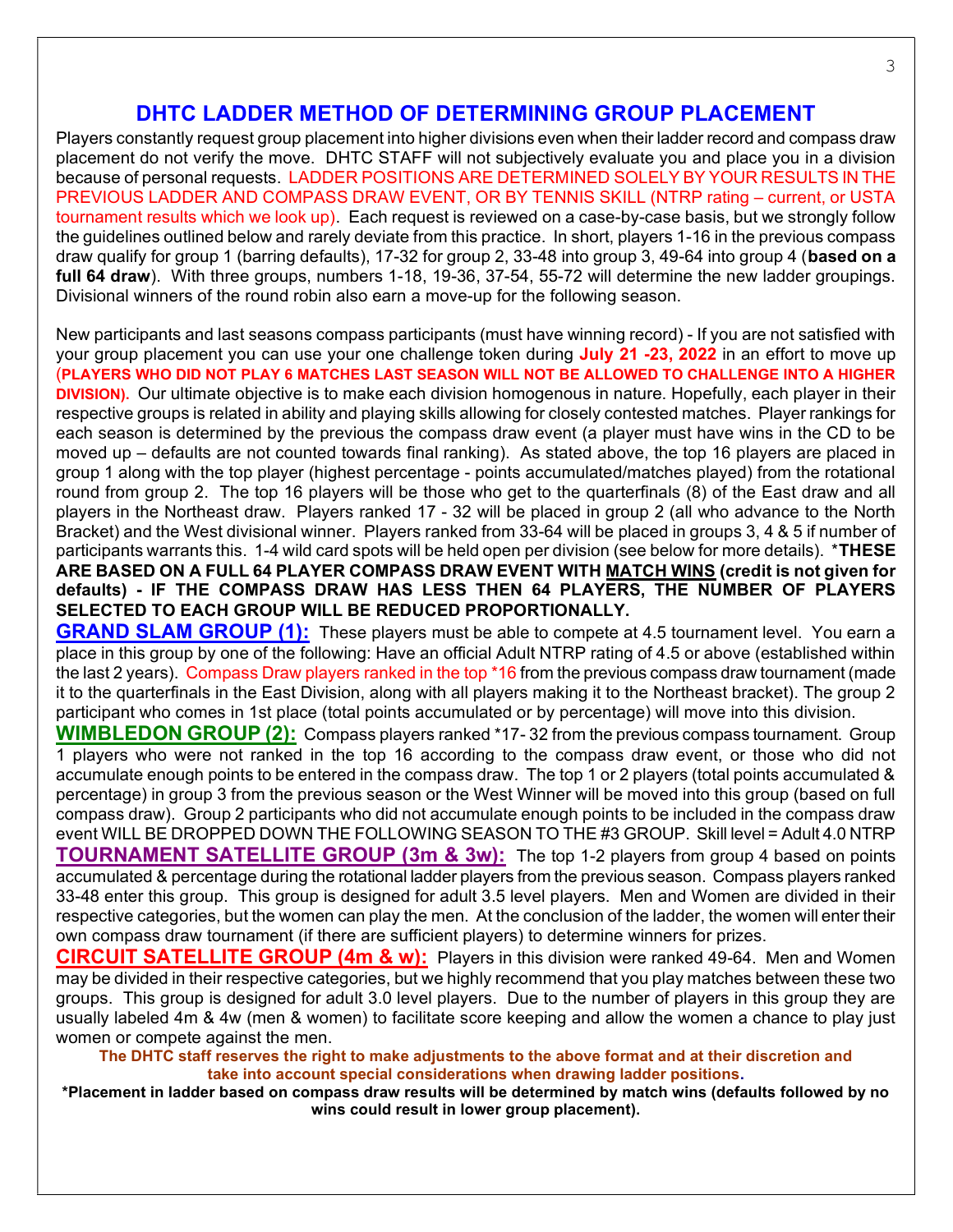# EXAMPLE OF YOUR SCORECARD

HOW TO USE: You receive 2 points for a win, 1 point for a loss and 0 points for a default. After playing your opponent, please have the staff fill in the points you receive in the boxes provided next to your name. The score entered should match up with the number of your opponent vertically (See example). IT IS YOUR RESPONSIBILITY TO MAKE SURE ALL OF YOUR MATCHES GET RECORDED.

## Player 4 loses to player 1 in straight sets

| <b>PLAYER</b>          |     |     | 3 | 4   | <b>TOTAL POINTS</b> |
|------------------------|-----|-----|---|-----|---------------------|
| McEnroe                |     |     |   | 2.5 | 2.5                 |
| $\parallel$ 2. Sampras | l.5 |     |   |     |                     |
| 13. Agassi             |     | 2.0 |   |     | 2.0                 |
| 4. Federer             |     |     |   |     |                     |

# Player 2 loses to player 3 in 3 sets